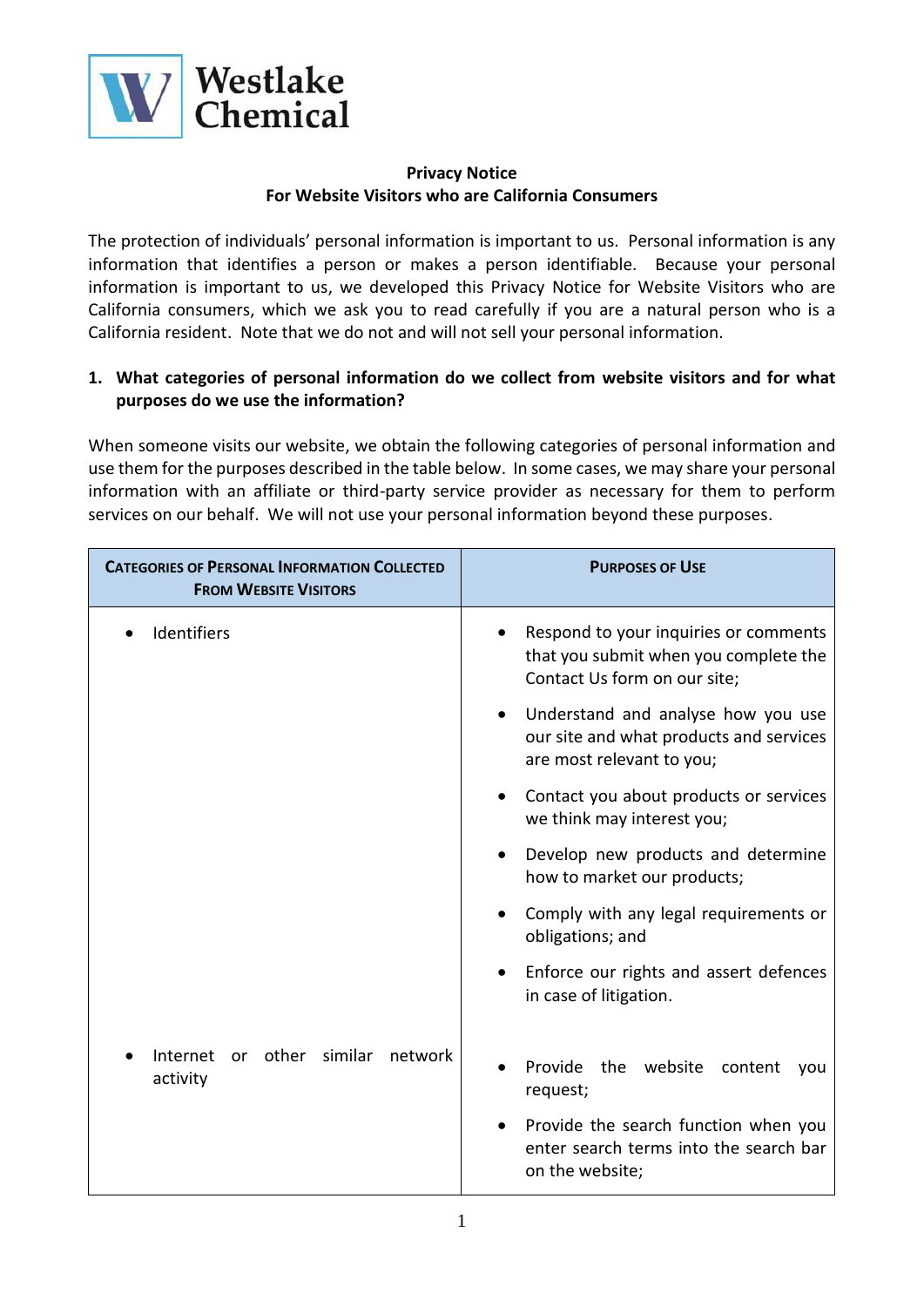| <b>CATEGORIES OF PERSONAL INFORMATION COLLECTED</b><br><b>FROM WEBSITE VISITORS</b> | <b>PURPOSES OF USE</b>                                                                                                                             |
|-------------------------------------------------------------------------------------|----------------------------------------------------------------------------------------------------------------------------------------------------|
|                                                                                     | Diagnose problems with, identify any<br>security risks or errors, and ensure the<br>security of the IT infrastructure used to<br>provide our site; |
|                                                                                     | Detect and prevent fraud and abuse of<br>our site;                                                                                                 |
|                                                                                     | Collect aggregate statistics about the<br>use of our site;                                                                                         |
|                                                                                     | Understand and analyse how you use<br>our site and what products and services<br>are most relevant to you;                                         |
|                                                                                     | Improve and optimize the operation<br>and performance of our site;                                                                                 |
|                                                                                     | Contact you about products or services<br>we think may interest you;                                                                               |
|                                                                                     | Develop new products and determine<br>how to market our products; and                                                                              |
|                                                                                     | Comply with any legal requirements or<br>obligations.                                                                                              |

# **2. What are my rights with regard to my personal information?**

You have the right to make certain requests, described below, concerning your personal information we collect. Before we act on any such requests, we must be able to reasonably verify that you have made the request about your own personal information. We will attempt to verify that you are the consumer whose information you are requesting by attempting to match the identifying information you provide to the personal information we have on file.

If we are unable to reasonably verify that the person making the request is also the person whose information we hold, we may not be required to respond. We may also not be required to respond to a request if the number of the requests you make exceeds a certain amount within a 12-month period. We will not discriminate against you because you have exercised any of your legal rights.

You may submit your requests by sending an e-mail to: **[privacy@westlake.com](mailto:privacy@westlake.com)** or by calling 1-844- 951-2065.

#### **You Have The Right to Access Your Personal Information.**